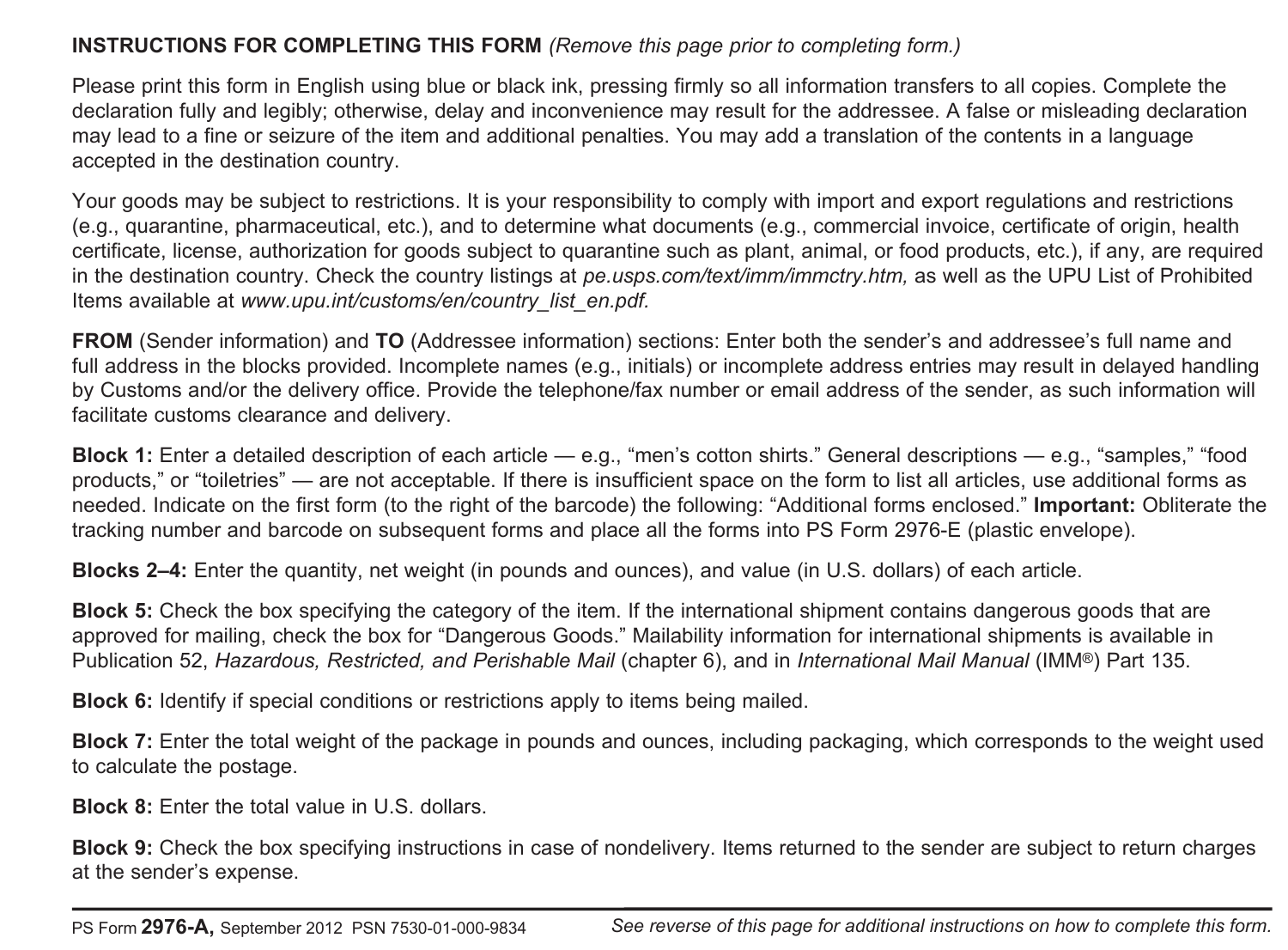**Block 10:** Except for shipments to APO/FPO/DPO addresses, enter an Automated Export System (AES) Internal Transaction Number (ITN), AES Exemption, or if applicable, an AES Downtime Citation. This standard may also apply when mailing items to, from, and between U.S. territories, possessions, and Freely Associated States — see DMM 608.2.5. One of these codes must appear in the "AES/ITN/Exemption" block before the Postal Service will accept a package for mailing. In general, mailpieces containing any type of goods (per Schedule B Export Codes at *www.census.gov/foreign-trade/schedules/b)* valued at more than \$2,500, or requiring an export license under U.S. law, must have an ITN issued by the U.S. Census Bureau or an AES Downtime Citation, subject to certain exceptions. Mailpieces that are exempt from filing must have an AES Exemption. Regardless of exemptions, all mailpieces must have an ITN or AES Downtime Citation if they are destined to certain countries on which the U.S. has a comprehensive embargo. To obtain an ITN and file electronically through the Census Bureau's AES, or for additional information, please visit *www.census.gov/foreign-trade/aes* or call 800-549-0595. For additional information, refer to U.S. Postal Service® Publication 699, *Special Requirements for Shipping Internationally*, and to IMM Part 520.

**AES Exemption.** In order to comply with U.S. Census Bureau's Foreign Trade Regulations, indicate "NOEEI § 30.37(a)," if applicable. "NOEEI § 30.37(a)" may be used when the value of each class of goods is \$2,500 or less, if an export license is not required. Do NOT use this AES Exemption for items sent to Cuba, Iran, North Korea, Sudan, or Syria. Further information can be found in IMM Parts 526 and 527.

**Block 11:** Check the box if the contents are subject to quarantine restrictions (plant, animal, food products, etc.).

**Block 12:** Sign and date the form. Your signature certifies that all entries are correct and the item(s) being mailed contain no undeclared dangerous, prohibited, or restricted contents per postal, customs, or destination country regulations. Your signature also certifies compliance with all applicable federal export licensing and filing regulations and confirms your liability for the item(s) being mailed.

**Blocks 13–14:** Enter Sender's Customs Reference and Importer's Reference, if applicable. (The Importer's Reference might be a tax code, importer code, or VAT number used for sales tax.)

**Block 15:** Enter, if known, the Importer's telephone number, fax number, or email address, as such information might facilitate customs clearance or delivery.

**Blocks 16–20:** In Blocks 16–18, enter License, Certificate, and/or Invoice number, if applicable. In Block 19, enter, if known, the 6-digit Harmonized Tariff Schedule number, which is based on the Harmonized Commodity Description and Coding System developed by the World Customs Organization. In Block 20, enter, if known, the "Country of Origin," which is the country where the goods originated — i.e., where they were produced/manufactured or assembled.

Insert the completed form(s) into PS Form 2976-E, *Customs Declaration Envelope — CP 91.* Enclose any commercial documents in the envelope. Do not fold the form set or wrap it around the package. The entire barcode and all information must be visible. Remove the backing sheet and affix the envelope to the package on the address side.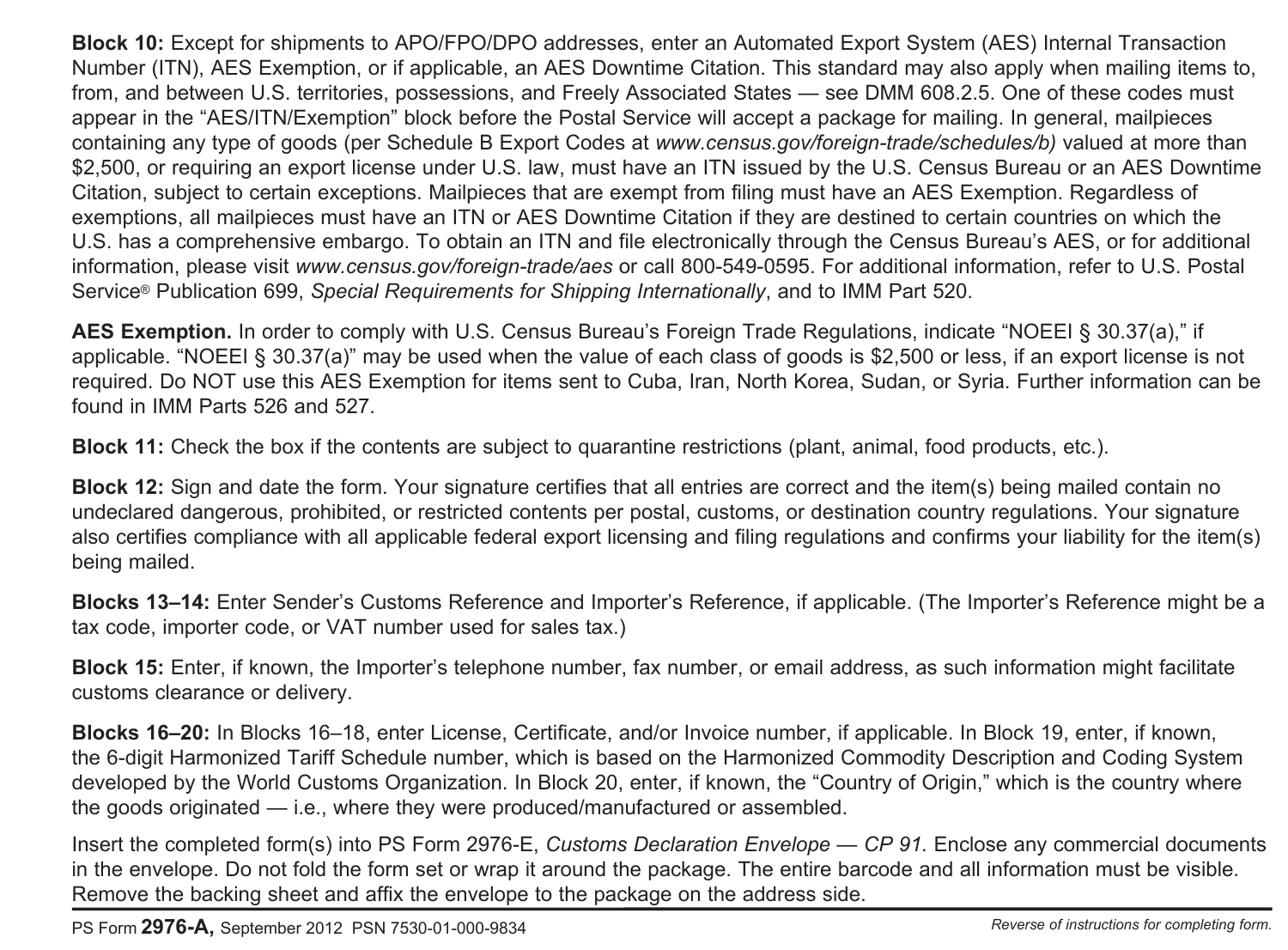

**IMPORTANT:** This item may be opened officially. Please print in English, using blue or black ink, and press firmly; you are making multiple copies. See Privacy Notice and Indemnity Coverage on Sender's Copy.

| <b>FROM: Sender's Last Name</b>                                                                                                                                                                             | First                                                                                                                         | <b>SDR Value</b><br>MI<br>Insured Amount (US \$)                                    |
|-------------------------------------------------------------------------------------------------------------------------------------------------------------------------------------------------------------|-------------------------------------------------------------------------------------------------------------------------------|-------------------------------------------------------------------------------------|
|                                                                                                                                                                                                             |                                                                                                                               | $\mathfrak{g}_1\mathfrak{g}_2$                                                      |
| <b>Business</b>                                                                                                                                                                                             |                                                                                                                               | Insurance Fees (US \$) Total Postage/Fees (US\$)                                    |
|                                                                                                                                                                                                             |                                                                                                                               |                                                                                     |
| Address (Number, street, suite, apt., P.O. Box, etc. Residents of Puerto Rico include Urbanization Code preceeded with URB.)                                                                                |                                                                                                                               | ا \$ا                                                                               |
|                                                                                                                                                                                                             |                                                                                                                               | 13. Sender's Customs Reference (If any)                                             |
| City                                                                                                                                                                                                        | $ZIP+4@$<br><b>State</b>                                                                                                      |                                                                                     |
|                                                                                                                                                                                                             |                                                                                                                               | 14. Importer's Reference - Optional (If any)                                        |
| Telephone/Fax or Email                                                                                                                                                                                      |                                                                                                                               |                                                                                     |
|                                                                                                                                                                                                             |                                                                                                                               |                                                                                     |
| <b>TO: Addressee's Last Name</b>                                                                                                                                                                            | First                                                                                                                         | 15. Importer's Contact (select one) DTelephone DFax DEmail<br>MI                    |
|                                                                                                                                                                                                             |                                                                                                                               |                                                                                     |
| <b>Business</b>                                                                                                                                                                                             |                                                                                                                               | 16. License No.                                                                     |
|                                                                                                                                                                                                             |                                                                                                                               |                                                                                     |
| Address (Number, street, suite, apt., P.O. Box, etc.)                                                                                                                                                       |                                                                                                                               |                                                                                     |
|                                                                                                                                                                                                             |                                                                                                                               | 17. Certificate No.                                                                 |
| Postcode<br>City                                                                                                                                                                                            |                                                                                                                               |                                                                                     |
|                                                                                                                                                                                                             |                                                                                                                               | 18. Invoice No.                                                                     |
| State/Province<br>Country                                                                                                                                                                                   |                                                                                                                               |                                                                                     |
|                                                                                                                                                                                                             |                                                                                                                               |                                                                                     |
| 1. Detailed Description of Contents (enter one item per line)                                                                                                                                               | 3. Lbs.<br>2. Qtv.<br>Oz.<br>4. Value (U.S. \$)                                                                               | <b>For Commercial Senders Only</b><br>19. HS Tariff Number<br>20. Country of Origin |
|                                                                                                                                                                                                             |                                                                                                                               | of Goods                                                                            |
|                                                                                                                                                                                                             |                                                                                                                               |                                                                                     |
|                                                                                                                                                                                                             |                                                                                                                               |                                                                                     |
|                                                                                                                                                                                                             |                                                                                                                               |                                                                                     |
|                                                                                                                                                                                                             |                                                                                                                               |                                                                                     |
|                                                                                                                                                                                                             |                                                                                                                               |                                                                                     |
|                                                                                                                                                                                                             |                                                                                                                               |                                                                                     |
|                                                                                                                                                                                                             |                                                                                                                               |                                                                                     |
| 5. Check All That Apply:<br>$\Box$ Gift<br>□ Returned Goods<br>$\Box$ Dangerous                                                                                                                             | <b>6. Other Restrictions:</b><br>7. Total Gross 8. Total Value US \$<br>(pertains to No. 11)<br>Wt: (all items<br>(all items) | Mailing Office Date Stamp<br>9. If non-deliverable:<br>□ Treat as Abandoned         |
| Goods<br>□ Commercial Sample<br>$\Box$ Documents                                                                                                                                                            | $Lbs.$ & $Ozs.$ )                                                                                                             | □ Return to Sender                                                                  |
| $\Box$ Merchandise $\Box$ Humanitarian Donation<br>$\Box$ Other                                                                                                                                             |                                                                                                                               | □ Redirect to Address Below                                                         |
| 10. AES/ITN/Exemption                                                                                                                                                                                       | 11. Restrictions:                                                                                                             |                                                                                     |
|                                                                                                                                                                                                             |                                                                                                                               |                                                                                     |
| 12. I certify the particulars given in this customs declaration are correct. This item does not contain any undeclared dangerous                                                                            |                                                                                                                               |                                                                                     |
| articles, or articles prohibited by legislation or by postal or customs regulations. I have met all applicable export filing requirements<br>under federal law and regulations. Sender's Signature and Date | Month Dav<br>Year                                                                                                             |                                                                                     |
|                                                                                                                                                                                                             |                                                                                                                               |                                                                                     |
|                                                                                                                                                                                                             |                                                                                                                               |                                                                                     |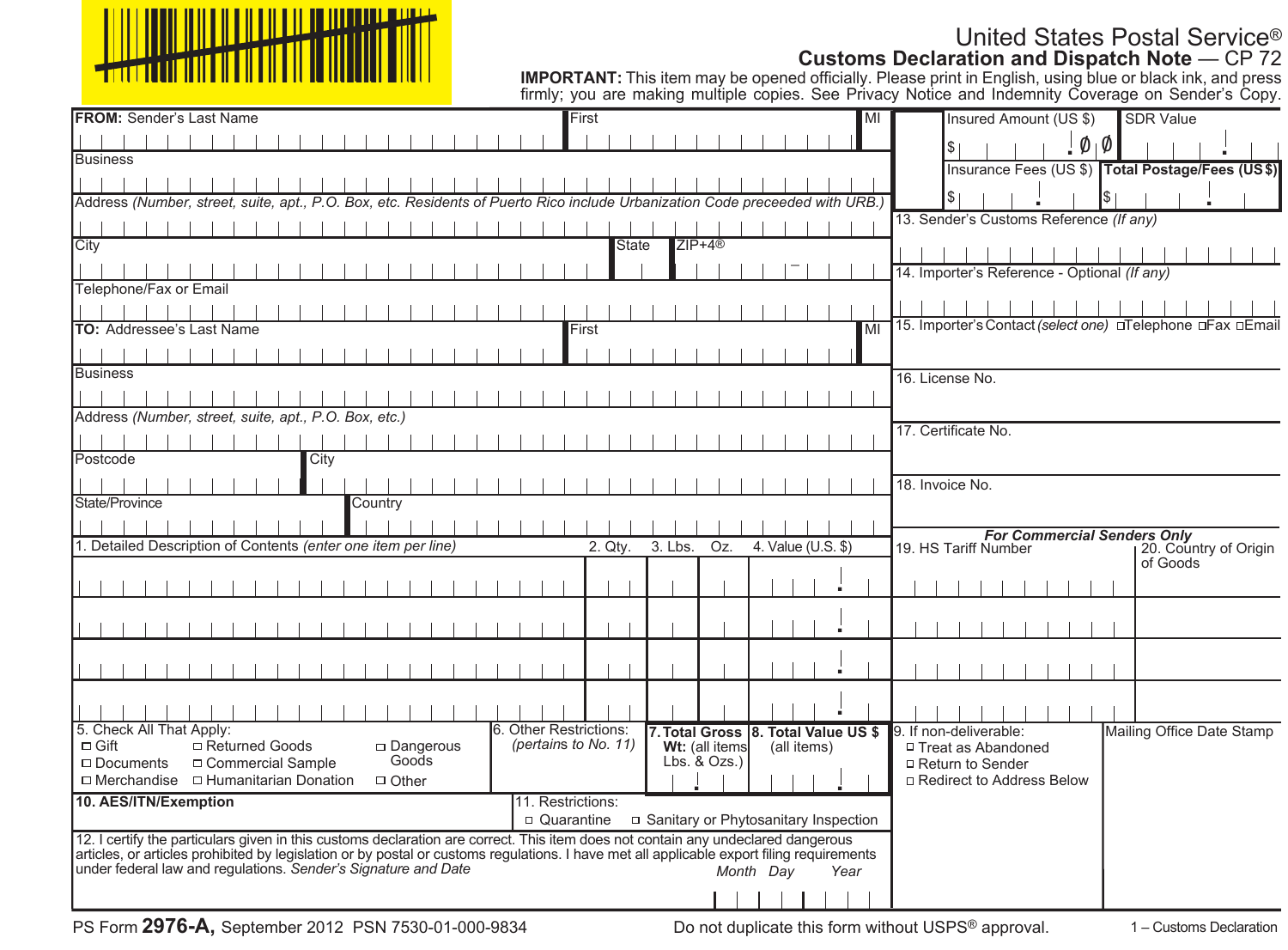

**IMPORTANT:** This item may be opened officially. Please print in English, using blue or black ink, and press firmly; you are making multiple copies. See Privacy Notice and Indemnity Coverage on Sender's Copy.

| <b>FROM: Sender's Last Name</b>                                                                                                                                                                             | First                                                 |                                                                      | <b>SDR Value</b><br>Insured Amount (US \$)<br>MI                                    |
|-------------------------------------------------------------------------------------------------------------------------------------------------------------------------------------------------------------|-------------------------------------------------------|----------------------------------------------------------------------|-------------------------------------------------------------------------------------|
|                                                                                                                                                                                                             |                                                       |                                                                      | $\phi_{\parallel} \phi$<br>$\frac{1}{2}$                                            |
| <b>Business</b>                                                                                                                                                                                             |                                                       |                                                                      | Insurance Fees (US \$) Total Postage/Fees (US\$)                                    |
|                                                                                                                                                                                                             |                                                       |                                                                      |                                                                                     |
| Address (Number, street, suite, apt., P.O. Box, etc. Residents of Puerto Rico include Urbanization Code preceeded with URB.)                                                                                |                                                       |                                                                      | \$∣                                                                                 |
|                                                                                                                                                                                                             |                                                       |                                                                      | 13. Sender's Customs Reference (If any)                                             |
| City                                                                                                                                                                                                        | <b>State</b>                                          | $ZIP+4@$                                                             |                                                                                     |
|                                                                                                                                                                                                             |                                                       |                                                                      | 14. Importer's Reference - Optional (If any)                                        |
| Telephone/Fax or Email                                                                                                                                                                                      |                                                       |                                                                      |                                                                                     |
|                                                                                                                                                                                                             |                                                       |                                                                      |                                                                                     |
| TO: Addressee's Last Name                                                                                                                                                                                   | First                                                 | MI                                                                   | 15. Importer's Contact (select one) DTelephone DFax DEmail                          |
|                                                                                                                                                                                                             |                                                       |                                                                      |                                                                                     |
| <b>Business</b>                                                                                                                                                                                             |                                                       |                                                                      | 16. License No.                                                                     |
|                                                                                                                                                                                                             |                                                       |                                                                      |                                                                                     |
| Address (Number, street, suite, apt., P.O. Box, etc.)                                                                                                                                                       |                                                       |                                                                      |                                                                                     |
|                                                                                                                                                                                                             |                                                       |                                                                      | 17. Certificate No.                                                                 |
| Postcode<br>City                                                                                                                                                                                            |                                                       |                                                                      |                                                                                     |
|                                                                                                                                                                                                             |                                                       |                                                                      | 18. Invoice No.                                                                     |
| State/Province<br>Country                                                                                                                                                                                   |                                                       |                                                                      |                                                                                     |
|                                                                                                                                                                                                             |                                                       |                                                                      |                                                                                     |
| 1. Detailed Description of Contents (enter one item per line)                                                                                                                                               | 2. Qtv.                                               | 3. Lbs.<br>4. Value (U.S. \$)<br>Oz.                                 | <b>For Commercial Senders Only</b><br>19. HS Tariff Number<br>20. Country of Origin |
|                                                                                                                                                                                                             |                                                       |                                                                      | of Goods                                                                            |
|                                                                                                                                                                                                             |                                                       |                                                                      |                                                                                     |
|                                                                                                                                                                                                             |                                                       |                                                                      |                                                                                     |
|                                                                                                                                                                                                             |                                                       |                                                                      |                                                                                     |
|                                                                                                                                                                                                             |                                                       |                                                                      |                                                                                     |
|                                                                                                                                                                                                             |                                                       |                                                                      |                                                                                     |
|                                                                                                                                                                                                             |                                                       |                                                                      |                                                                                     |
|                                                                                                                                                                                                             |                                                       |                                                                      |                                                                                     |
| 5. Check All That Apply:<br>$\Box$ Gift<br>□ Returned Goods<br>$\square$ Dangerous                                                                                                                          | <b>6. Other Restrictions:</b><br>(pertains to No. 11) | 7. Total Gross 8. Total Value US \$<br>Wt: (all items<br>(all items) | 9. If non-deliverable:<br>Mailing Office Date Stamp<br>□ Treat as Abandoned         |
| Goods<br>□ Commercial Sample<br>$\Box$ Documents                                                                                                                                                            |                                                       | Lbs. $& Ozs.$ )                                                      | □ Return to Sender                                                                  |
| $\Box$ Merchandise $\Box$ Humanitarian Donation<br>$\Box$ Other                                                                                                                                             |                                                       |                                                                      | □ Redirect to Address Below                                                         |
| 10. AES/ITN/Exemption                                                                                                                                                                                       | 11. Restrictions:                                     |                                                                      |                                                                                     |
|                                                                                                                                                                                                             | $\Box$ Quarantine                                     | □ Sanitary or Phytosanitary Inspection                               |                                                                                     |
| 12. I certify the particulars given in this customs declaration are correct. This item does not contain any undeclared dangerous                                                                            |                                                       |                                                                      |                                                                                     |
| articles, or articles prohibited by legislation or by postal or customs regulations. I have met all applicable export filing requirements<br>under federal law and regulations. Sender's Signature and Date |                                                       | Month Dav<br>Year                                                    |                                                                                     |
|                                                                                                                                                                                                             |                                                       |                                                                      |                                                                                     |
|                                                                                                                                                                                                             |                                                       |                                                                      |                                                                                     |

Do not duplicate this form without USPS® approval.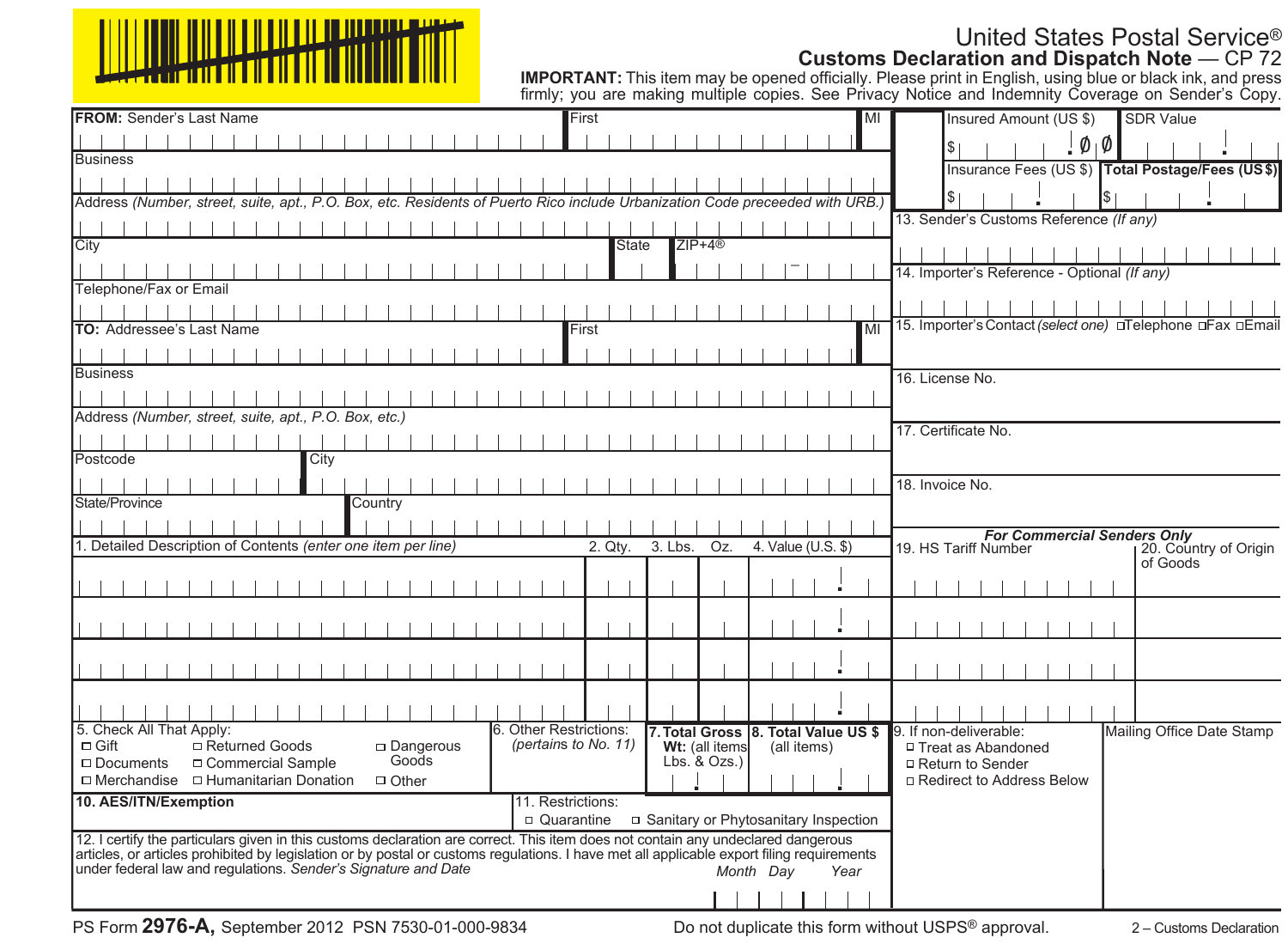## United States Postal Service® **Customs Declaration and Dispatch Note** — CP 72

|                                                                                                                                                                                                                                                                               |                                                                                 | <b>IMPORTANT:</b> This item may be opened officially. Please print in English, using blue or black ink, and press<br>firmly; you are making multiple copies. See Privacy Notice and Indemnity Coverage on Sender's Copy. |
|-------------------------------------------------------------------------------------------------------------------------------------------------------------------------------------------------------------------------------------------------------------------------------|---------------------------------------------------------------------------------|--------------------------------------------------------------------------------------------------------------------------------------------------------------------------------------------------------------------------|
| <b>FROM:</b> Sender's Last Name                                                                                                                                                                                                                                               | First<br>MI                                                                     | Insured Amount (US \$)<br><b>SDR Value</b>                                                                                                                                                                               |
|                                                                                                                                                                                                                                                                               |                                                                                 | $\emptyset$<br>l\$                                                                                                                                                                                                       |
| <b>Business</b>                                                                                                                                                                                                                                                               |                                                                                 | Insurance Fees (US \$) Total Postage/Fees (US \$)                                                                                                                                                                        |
|                                                                                                                                                                                                                                                                               |                                                                                 |                                                                                                                                                                                                                          |
| Address (Number, street, suite, apt., P.O. Box, etc. Residents of Puerto Rico include Urbanization Code preceeded with URB.                                                                                                                                                   |                                                                                 |                                                                                                                                                                                                                          |
|                                                                                                                                                                                                                                                                               |                                                                                 | 13. Sender's Customs Reference (If any)                                                                                                                                                                                  |
| City                                                                                                                                                                                                                                                                          | $ZIP+4@$<br><b>State</b>                                                        |                                                                                                                                                                                                                          |
|                                                                                                                                                                                                                                                                               |                                                                                 | 14. Importer's Reference - Optional (If any)                                                                                                                                                                             |
| Telephone/Fax or Email                                                                                                                                                                                                                                                        |                                                                                 |                                                                                                                                                                                                                          |
|                                                                                                                                                                                                                                                                               |                                                                                 |                                                                                                                                                                                                                          |
| <b>TO: Addressee's Last Name</b>                                                                                                                                                                                                                                              | First                                                                           | MI 15. Importer's Contact (select one) OTelephone OFax OEmail                                                                                                                                                            |
|                                                                                                                                                                                                                                                                               |                                                                                 |                                                                                                                                                                                                                          |
| <b>Business</b>                                                                                                                                                                                                                                                               |                                                                                 | Declaration by ADDRESSEE: I have received the parcel                                                                                                                                                                     |
|                                                                                                                                                                                                                                                                               |                                                                                 | described on this note. ADDRESSEE'S Signature and Date                                                                                                                                                                   |
| Address (Number, street, suite, apt., P.O. Box, etc.)                                                                                                                                                                                                                         |                                                                                 | Month Dav<br>Year                                                                                                                                                                                                        |
|                                                                                                                                                                                                                                                                               |                                                                                 |                                                                                                                                                                                                                          |
| Postcode<br>City                                                                                                                                                                                                                                                              |                                                                                 |                                                                                                                                                                                                                          |
|                                                                                                                                                                                                                                                                               |                                                                                 | 18. Invoice No.                                                                                                                                                                                                          |
| State/Province<br>Country                                                                                                                                                                                                                                                     |                                                                                 |                                                                                                                                                                                                                          |
|                                                                                                                                                                                                                                                                               |                                                                                 |                                                                                                                                                                                                                          |
| Office of Exchange                                                                                                                                                                                                                                                            | <b>Customs Stamp</b>                                                            | Please affix labels here when required.                                                                                                                                                                                  |
|                                                                                                                                                                                                                                                                               |                                                                                 |                                                                                                                                                                                                                          |
|                                                                                                                                                                                                                                                                               |                                                                                 |                                                                                                                                                                                                                          |
|                                                                                                                                                                                                                                                                               |                                                                                 |                                                                                                                                                                                                                          |
|                                                                                                                                                                                                                                                                               |                                                                                 |                                                                                                                                                                                                                          |
|                                                                                                                                                                                                                                                                               |                                                                                 |                                                                                                                                                                                                                          |
|                                                                                                                                                                                                                                                                               | <b>Customs Duty</b>                                                             |                                                                                                                                                                                                                          |
|                                                                                                                                                                                                                                                                               |                                                                                 |                                                                                                                                                                                                                          |
|                                                                                                                                                                                                                                                                               |                                                                                 |                                                                                                                                                                                                                          |
| 5. Check All That Apply:<br>$\sqsubset$ Returned Goods<br>$\sqsubset$ Gift<br>$\sqsubset$ Dangerous                                                                                                                                                                           | 6. Other Restrictions:<br>(pertains to No. 11)<br>Wt: (all items<br>(all items) | 9. If non-deliverable:<br>Mailing Office Date Stamp<br>$\mathrel{\sqsubseteq}$ Treat as Abandoned                                                                                                                        |
| Goods<br>$\sqsubset$ Commercial Sample<br>$\Box$ Documents                                                                                                                                                                                                                    | $Lbs.$ & $Ozs.$ )                                                               | $L$ Return to Sender                                                                                                                                                                                                     |
| $\Box$ Merchandise $\Box$ Humanitarian Donation<br>$\sqsubset$ Other                                                                                                                                                                                                          |                                                                                 | <b>Redirect to Address Below</b>                                                                                                                                                                                         |
| 10. AES/ITN/Exemption                                                                                                                                                                                                                                                         | 11. Restrictions:                                                               |                                                                                                                                                                                                                          |
|                                                                                                                                                                                                                                                                               | $\Box$ Quarantine<br>□ Sanitary or Phytosanitary Inspection                     |                                                                                                                                                                                                                          |
| 12. I certify the particulars given in this customs declaration are correct. This item does not contain any undeclared dangerous<br>articles, or articles prohibited by legislation or by postal or customs regulations. I have met all applicable export filing requirements |                                                                                 |                                                                                                                                                                                                                          |
| under federal law and regulations. Sender's Signature and Date                                                                                                                                                                                                                | Month Day<br>Year                                                               |                                                                                                                                                                                                                          |
|                                                                                                                                                                                                                                                                               |                                                                                 |                                                                                                                                                                                                                          |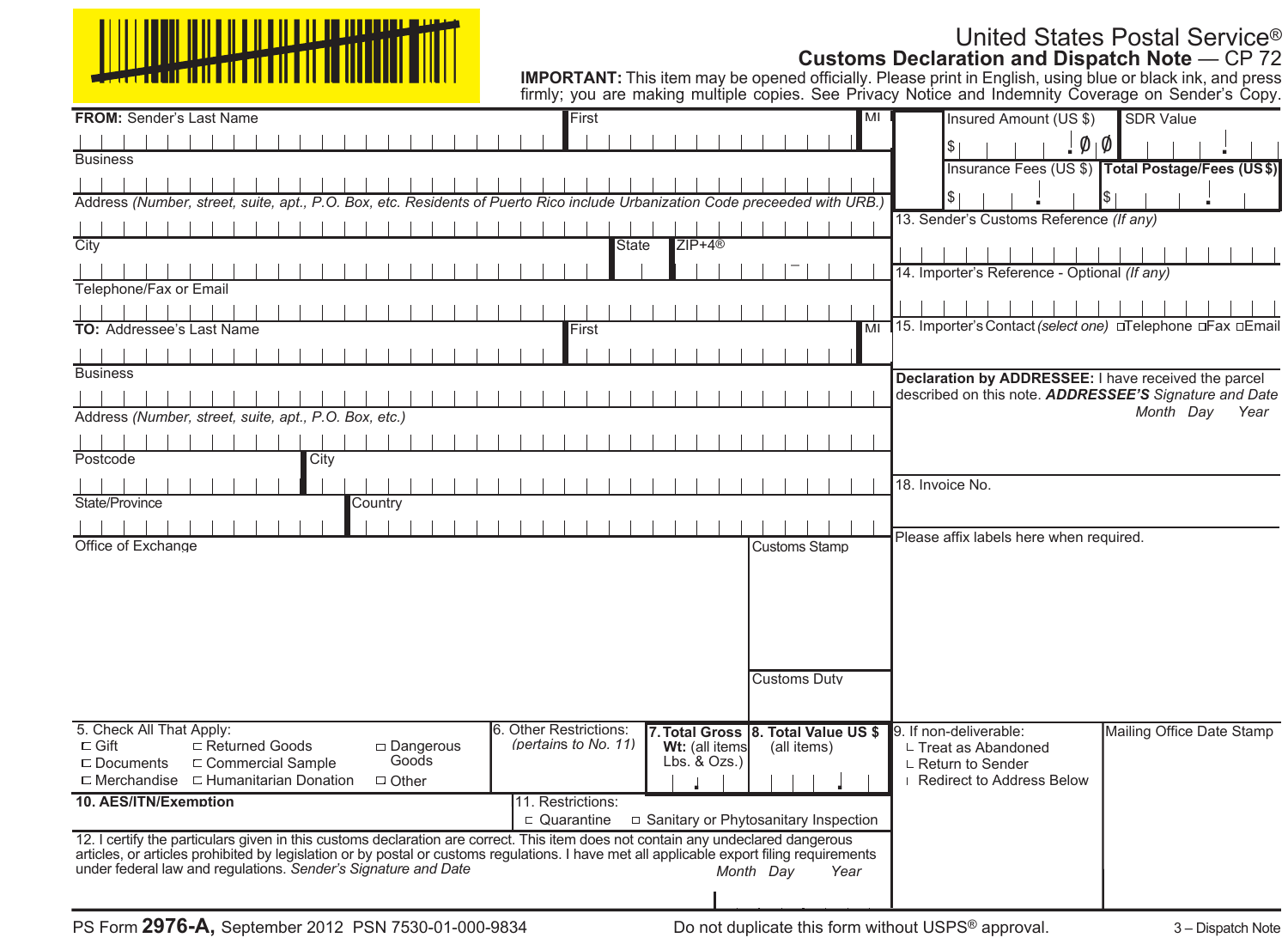

**IMPORTANT:** This item may be opened officially. Please print in English, using blue or black ink, and press firmly; you are making multiple copies. See Privacy Notice and Indemnity Coverage on Sender's Copy.

| <b>FROM: Sender's Last Name</b>                                                                                                                                                                             | First                                                 |                                                                      | <b>SDR Value</b><br>Insured Amount (US \$)<br>MI                                    |
|-------------------------------------------------------------------------------------------------------------------------------------------------------------------------------------------------------------|-------------------------------------------------------|----------------------------------------------------------------------|-------------------------------------------------------------------------------------|
|                                                                                                                                                                                                             |                                                       |                                                                      | $\phi_{\parallel} \phi$<br>$\frac{1}{2}$                                            |
| <b>Business</b>                                                                                                                                                                                             |                                                       |                                                                      | Insurance Fees (US \$) Total Postage/Fees (US\$)                                    |
|                                                                                                                                                                                                             |                                                       |                                                                      |                                                                                     |
| Address (Number, street, suite, apt., P.O. Box, etc. Residents of Puerto Rico include Urbanization Code preceeded with URB.)                                                                                |                                                       |                                                                      | \$∣                                                                                 |
|                                                                                                                                                                                                             |                                                       |                                                                      | 13. Sender's Customs Reference (If any)                                             |
| City                                                                                                                                                                                                        | <b>State</b>                                          | $ZIP+4@$                                                             |                                                                                     |
|                                                                                                                                                                                                             |                                                       |                                                                      | 14. Importer's Reference - Optional (If any)                                        |
| Telephone/Fax or Email                                                                                                                                                                                      |                                                       |                                                                      |                                                                                     |
|                                                                                                                                                                                                             |                                                       |                                                                      |                                                                                     |
| TO: Addressee's Last Name                                                                                                                                                                                   | First                                                 | MI                                                                   | 15. Importer's Contact (select one) DTelephone DFax DEmail                          |
|                                                                                                                                                                                                             |                                                       |                                                                      |                                                                                     |
| <b>Business</b>                                                                                                                                                                                             |                                                       |                                                                      | 16. License No.                                                                     |
|                                                                                                                                                                                                             |                                                       |                                                                      |                                                                                     |
| Address (Number, street, suite, apt., P.O. Box, etc.)                                                                                                                                                       |                                                       |                                                                      |                                                                                     |
|                                                                                                                                                                                                             |                                                       |                                                                      | 17. Certificate No.                                                                 |
| Postcode<br>City                                                                                                                                                                                            |                                                       |                                                                      |                                                                                     |
|                                                                                                                                                                                                             |                                                       |                                                                      | 18. Invoice No.                                                                     |
| State/Province<br>Country                                                                                                                                                                                   |                                                       |                                                                      |                                                                                     |
|                                                                                                                                                                                                             |                                                       |                                                                      |                                                                                     |
| 1. Detailed Description of Contents (enter one item per line)                                                                                                                                               | 2. Qtv.                                               | 3. Lbs.<br>4. Value (U.S. \$)<br>Oz.                                 | <b>For Commercial Senders Only</b><br>19. HS Tariff Number<br>20. Country of Origin |
|                                                                                                                                                                                                             |                                                       |                                                                      | of Goods                                                                            |
|                                                                                                                                                                                                             |                                                       |                                                                      |                                                                                     |
|                                                                                                                                                                                                             |                                                       |                                                                      |                                                                                     |
|                                                                                                                                                                                                             |                                                       |                                                                      |                                                                                     |
|                                                                                                                                                                                                             |                                                       |                                                                      |                                                                                     |
|                                                                                                                                                                                                             |                                                       |                                                                      |                                                                                     |
|                                                                                                                                                                                                             |                                                       |                                                                      |                                                                                     |
|                                                                                                                                                                                                             |                                                       |                                                                      |                                                                                     |
| 5. Check All That Apply:<br>$\Box$ Gift<br>□ Returned Goods<br>$\square$ Dangerous                                                                                                                          | <b>6. Other Restrictions:</b><br>(pertains to No. 11) | 7. Total Gross 8. Total Value US \$<br>Wt: (all items<br>(all items) | 9. If non-deliverable:<br>Mailing Office Date Stamp<br>□ Treat as Abandoned         |
| Goods<br>□ Commercial Sample<br>$\Box$ Documents                                                                                                                                                            |                                                       | Lbs. $& Ozs.$ )                                                      | □ Return to Sender                                                                  |
| $\Box$ Merchandise $\Box$ Humanitarian Donation<br>$\Box$ Other                                                                                                                                             |                                                       |                                                                      | □ Redirect to Address Below                                                         |
| 10. AES/ITN/Exemption                                                                                                                                                                                       | 11. Restrictions:                                     |                                                                      |                                                                                     |
|                                                                                                                                                                                                             | $\Box$ Quarantine                                     | □ Sanitary or Phytosanitary Inspection                               |                                                                                     |
| 12. I certify the particulars given in this customs declaration are correct. This item does not contain any undeclared dangerous                                                                            |                                                       |                                                                      |                                                                                     |
| articles, or articles prohibited by legislation or by postal or customs regulations. I have met all applicable export filing requirements<br>under federal law and regulations. Sender's Signature and Date |                                                       | Month Dav<br>Year                                                    |                                                                                     |
|                                                                                                                                                                                                             |                                                       |                                                                      |                                                                                     |
|                                                                                                                                                                                                             |                                                       |                                                                      |                                                                                     |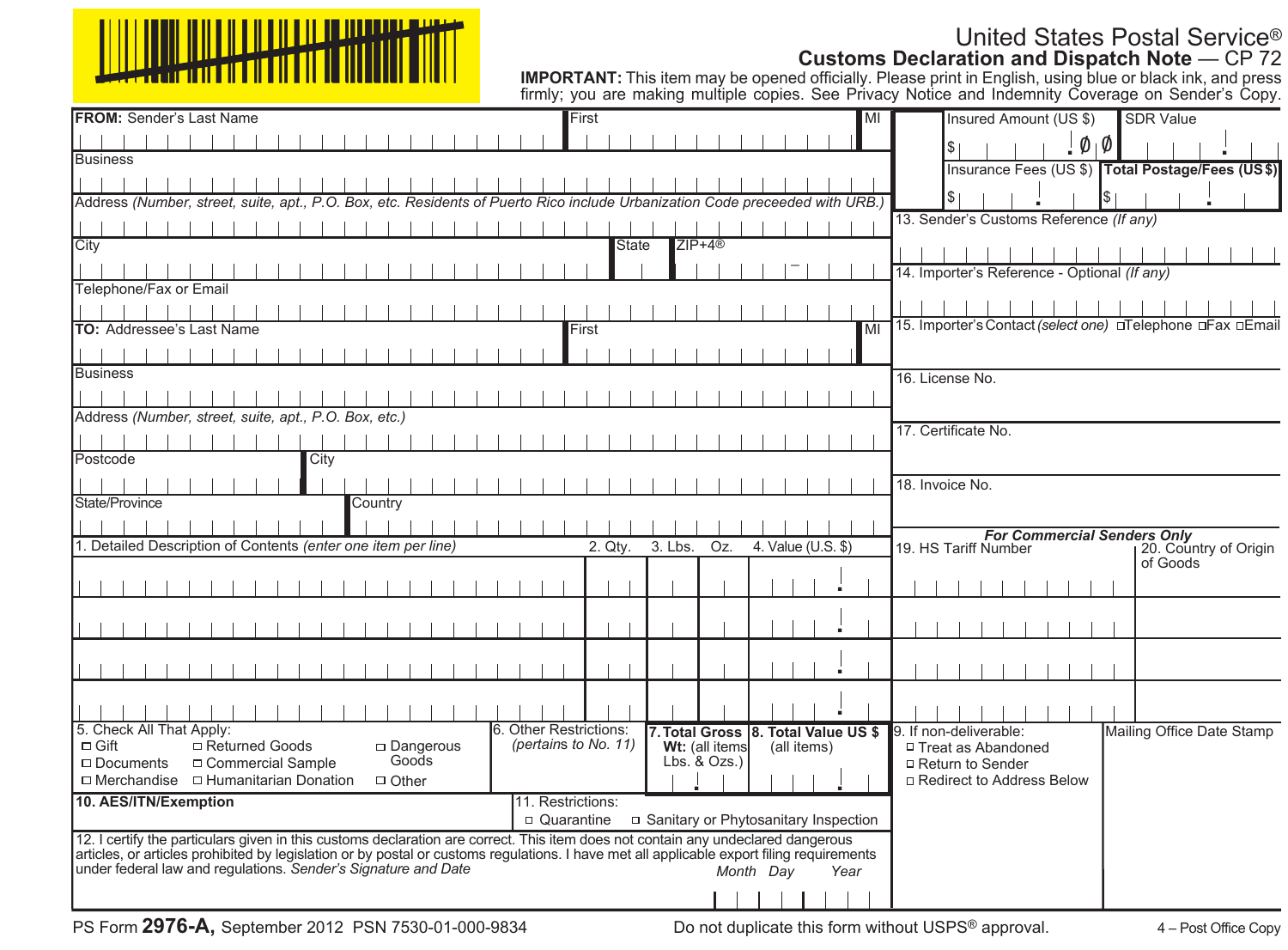

**IMPORTANT:** This item may be opened officially. Please print in English, using blue or black ink, and press firmly; you are making multiple copies. See Privacy Notice and Indemnity Coverage on Sender's Copy.

| <b>FROM: Sender's Last Name</b>                                                                                                                                                                            | First                                          |                                                                      | <b>SDR Value</b><br>Insured Amount (US \$)<br>MI                                     |
|------------------------------------------------------------------------------------------------------------------------------------------------------------------------------------------------------------|------------------------------------------------|----------------------------------------------------------------------|--------------------------------------------------------------------------------------|
|                                                                                                                                                                                                            |                                                |                                                                      | $\phi_{\parallel} \phi$<br>$\frac{1}{2}$                                             |
| <b>Business</b>                                                                                                                                                                                            |                                                |                                                                      | Insurance Fees (US \$) Total Postage/Fees (US\$)                                     |
|                                                                                                                                                                                                            |                                                |                                                                      |                                                                                      |
| Address (Number, street, suite, apt., P.O. Box, etc. Residents of Puerto Rico include Urbanization Code preceeded with URB.)                                                                               |                                                |                                                                      | \$∣                                                                                  |
|                                                                                                                                                                                                            |                                                |                                                                      | 13. Sender's Customs Reference (If any)                                              |
| City                                                                                                                                                                                                       | <b>State</b>                                   | $ZIP+4@$                                                             |                                                                                      |
|                                                                                                                                                                                                            |                                                |                                                                      | 14. Importer's Reference - Optional (If any)                                         |
| Telephone/Fax or Email                                                                                                                                                                                     |                                                |                                                                      |                                                                                      |
|                                                                                                                                                                                                            |                                                |                                                                      |                                                                                      |
| TO: Addressee's Last Name                                                                                                                                                                                  | First                                          |                                                                      | 15. Importer's Contact (select one) DTelephone DFax DEmail<br>MI                     |
|                                                                                                                                                                                                            |                                                |                                                                      |                                                                                      |
| <b>Business</b>                                                                                                                                                                                            |                                                |                                                                      | 16. License No.                                                                      |
|                                                                                                                                                                                                            |                                                |                                                                      |                                                                                      |
| Address (Number, street, suite, apt., P.O. Box, etc.)                                                                                                                                                      |                                                |                                                                      |                                                                                      |
|                                                                                                                                                                                                            |                                                |                                                                      | 17. Certificate No.                                                                  |
| Postcode<br>City                                                                                                                                                                                           |                                                |                                                                      |                                                                                      |
|                                                                                                                                                                                                            |                                                |                                                                      | 18. Invoice No.                                                                      |
| State/Province<br>Country                                                                                                                                                                                  |                                                |                                                                      |                                                                                      |
|                                                                                                                                                                                                            |                                                |                                                                      |                                                                                      |
| 1. Detailed Description of Contents (enter one item per line)                                                                                                                                              | 2. Qty.                                        | 4. Value (U.S. \$)<br>3. Lbs.<br>Oz.                                 | For Commercial Senders Only<br>Number 120. Country of Origin<br>19. HS Tariff Number |
|                                                                                                                                                                                                            |                                                |                                                                      | of Goods                                                                             |
|                                                                                                                                                                                                            |                                                |                                                                      |                                                                                      |
|                                                                                                                                                                                                            |                                                |                                                                      |                                                                                      |
|                                                                                                                                                                                                            |                                                |                                                                      |                                                                                      |
|                                                                                                                                                                                                            |                                                |                                                                      |                                                                                      |
|                                                                                                                                                                                                            |                                                |                                                                      |                                                                                      |
|                                                                                                                                                                                                            |                                                |                                                                      |                                                                                      |
|                                                                                                                                                                                                            |                                                |                                                                      |                                                                                      |
| 5. Check All That Apply:<br>□ Returned Goods<br>$\Box$ Gift<br>$\square$ Dangerous                                                                                                                         | 6. Other Restrictions:<br>(pertains to No. 11) | 7. Total Gross 8. Total Value US \$<br>Wt: (all items<br>(all items) | 9. If non-deliverable:<br>Mailing Office Date Stamp<br>□ Treat as Abandoned          |
| Goods<br>□ Commercial Sample<br>$\Box$ Documents                                                                                                                                                           |                                                | Lbs. $& Ozs.$ )                                                      | □ Return to Sender                                                                   |
| $\Box$ Merchandise $\Box$ Humanitarian Donation<br>$\Box$ Other                                                                                                                                            |                                                |                                                                      | □ Redirect to Address Below                                                          |
| 10. AES/ITN/Exemption                                                                                                                                                                                      | 11. Restrictions:                              |                                                                      |                                                                                      |
|                                                                                                                                                                                                            | □ Quarantine                                   | □ Sanitary or Phytosanitary Inspection                               |                                                                                      |
| 12. I certify the particulars given in this customs declaration are correct. This item does not contain any undeclared dangerous                                                                           |                                                |                                                                      |                                                                                      |
| actives, or articles prohibited by legislation or by postal or customs regulations. I have met all applicable export filing requirements<br>under federal law and regulations. Sender's Signature and Date |                                                | Month Dav<br>Year                                                    |                                                                                      |
|                                                                                                                                                                                                            |                                                |                                                                      |                                                                                      |
|                                                                                                                                                                                                            |                                                |                                                                      |                                                                                      |